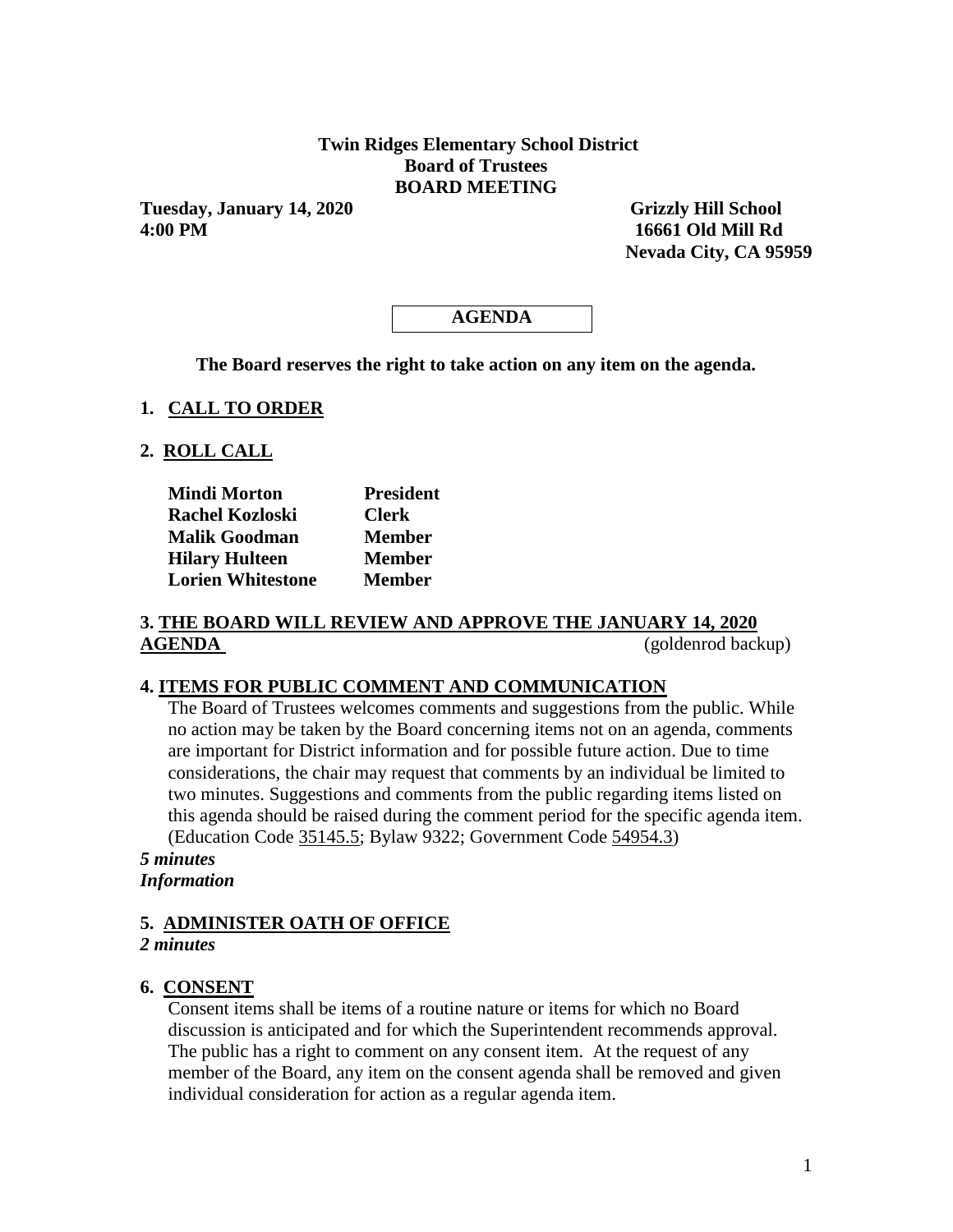## **6.1 THE BOARD WILL REVIEW AND APPROVE THE MINUTES OF DECEMBER 10, 2019** (green backup)

### **6.2 APPROVE WARRANTS**

# **7. FAMILY RESOURCE CENTER**

*information 3 minutes*

### **8. SCHOOL ACCOUNTABILITY REPORT CARD**

*information/action 2minutes*

### **9. AUDITOR PRESENTATION AND BOARD ACCEPTANCE OF THE 2018- 2019 ANNUAL FINANCIAL REPORT**

*15 minutes information/action* (yellow backup)

### **10. APPROVAL OF 19-20 FIRST INTERIM BUDGET RESOLUTION #19-08**

Presentation of 2019-2020 First Interim Budget and approve resolution. The superintendent recommends approval. (gray backup) *5 minutes action*

### **11. TEACHERS REPORT**

*5 minutes information*

a. Washington School Enrollment

| Grade           | --<br>л |  |  |  |  | <b>TITLE</b><br>' otar |
|-----------------|---------|--|--|--|--|------------------------|
| <b>Students</b> | ື       |  |  |  |  |                        |

#### b. Grizzly Hill School Enrollment

| Grade           | <b>TK/K</b> |     | ັ |     |    |  | $\mathbf o$ | $\mathbf{r}$<br>`otal |
|-----------------|-------------|-----|---|-----|----|--|-------------|-----------------------|
| <b>Students</b> | 3/6         | . . | ╰ | 1 V | ⊥ັ |  | 1 V         | $\overline{O}$<br>oo  |

*4 minutes*

*Information*

# **12. COUNTY SUB PAY RATE INCREASE HALF DAY \$84 FULL DAY \$140** *4 minutes*

*action/information*